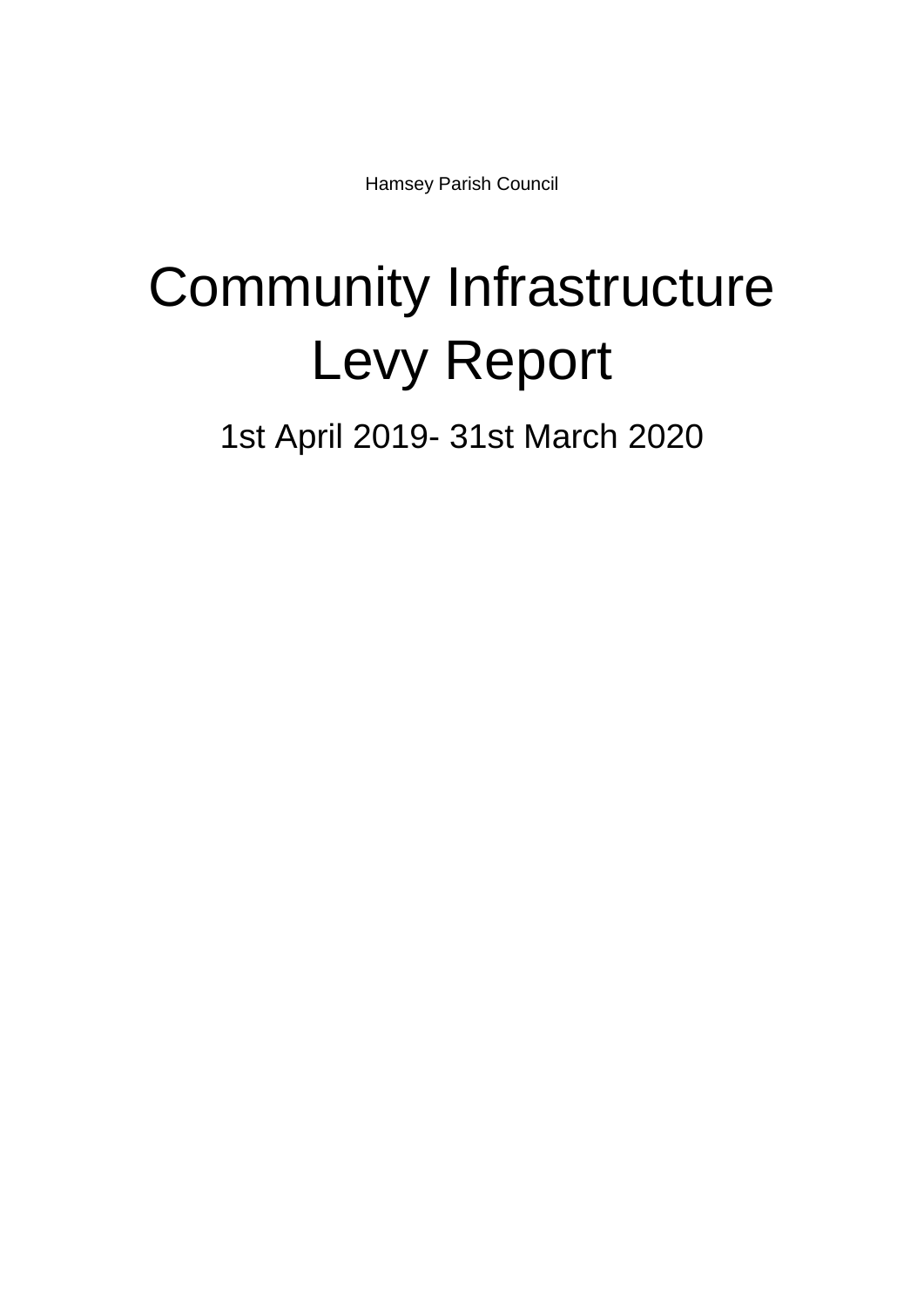The Lewes District Council Community Infrastructure Levy (CIL) Charging Schedule was adopted on 14<sup>th</sup> October 2015 and the charge has been implemented for those areas of the district that lie outside the South Down National Park since 1<sup>st</sup> December 2015.

## **Duty to pass CIL receipts to Local Council**

Under Regulations 59A of the CIL Regulations 2010 (as amended), charging authorities, in this instance Lewes District Council, have a duty to pass CIL to local councils such as Hamsey Parish Council

In areas where no neighbourhood plan has been made, fifteen per cent of CIL charging authority receipts have to be passed directly to Parish and Town Councils where development has taken place each year. However, this is capped at £100 per existing Council tax dwelling.

Where development has taken place in an area that has a neighbourhood development plan made, twenty five per cent of CIL charging authority receipts have to be passed directly to the Parish or Town Council.

As Hamsey Parish have made a Neighbourhood Plan it receives twenty five percent of the charging authority receipts.

The CIL receipts are passed to local council twice during a financial year:

- By the 28<sup>th</sup> October of the financial year for the CIL receipts from 1<sup>st</sup> April to 30<sup>th</sup> September
- By the  $28<sup>th</sup>$  April of the financial year for the CIL receipts from 1<sup>st</sup> October to 31st March

## **Spending the CIL receipts in Local Councils**

In compliance with Regulation 59C of the CIL Regulations 2010 (as amended), we will use CIL receipts passed to us to support the development of Hamsey Parish, or any part of it, by funding the provision, improvement, replacement, operation or maintenance of infrastructure or anything else that is concerned with addressing the demand that development place on our area.

Where CIL receipts received by Hamsey Parish Council have not been spent within 5 years of receipt or otherwise that in accordance with regulation 59C, the charging authority may require those receipts to be repaid (Regulation 59E of the CIL Regulations (as amended))

## **Reporting by Local Councils**

Parish and Town Council must make arrangements for the proper administration of their financial affairs. They must have systems in place to ensure effective financial control. These requirements also apply when dealing with neighbourhood funding payments under the levy.

Regulation 62A of the CIL Regulations (as amended) sets out the information to be reported and it requires a Local Council to *"prepare a report for any financial year ("the reported year") in which it receives CIL receipts."*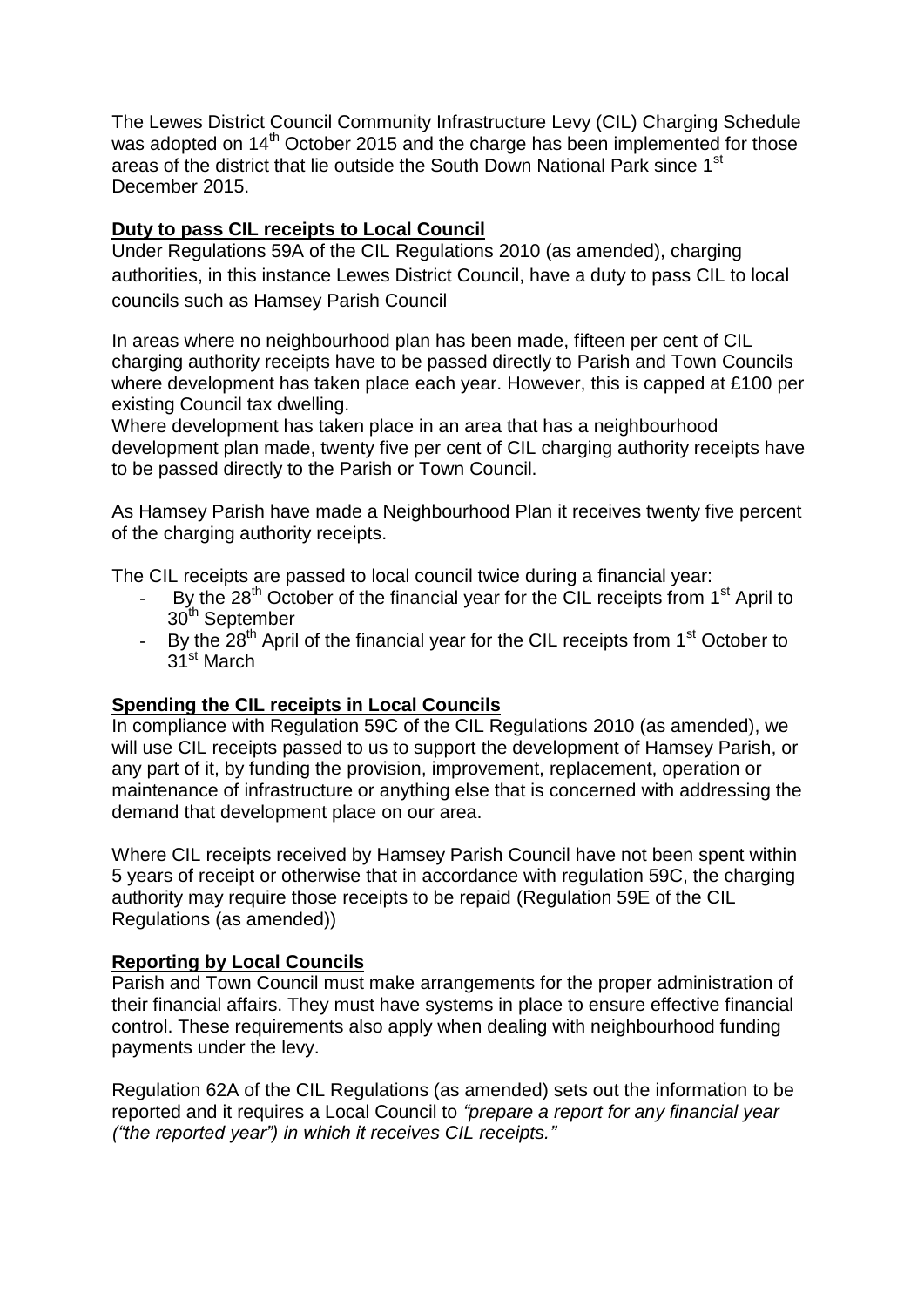The report should be published on our website or/and on the charging authority's website.

| Regulation       | Description                                                                                                                                                                                                                                                                                                                                                                                                                                         | Amount                                                                                                                                                                                                                                                                                                                                    |
|------------------|-----------------------------------------------------------------------------------------------------------------------------------------------------------------------------------------------------------------------------------------------------------------------------------------------------------------------------------------------------------------------------------------------------------------------------------------------------|-------------------------------------------------------------------------------------------------------------------------------------------------------------------------------------------------------------------------------------------------------------------------------------------------------------------------------------------|
| 62A<br>Reference |                                                                                                                                                                                                                                                                                                                                                                                                                                                     |                                                                                                                                                                                                                                                                                                                                           |
| 2(a)             | total CIL receipts for the reported year                                                                                                                                                                                                                                                                                                                                                                                                            | £9,404.57                                                                                                                                                                                                                                                                                                                                 |
| 2(b)             | total CIL expenditure for the reported<br>year                                                                                                                                                                                                                                                                                                                                                                                                      | £12,941.96                                                                                                                                                                                                                                                                                                                                |
| 2(c)             | summary of CIL expenditure during<br>the reported year including-<br>(i) the items to which CIL has been<br>applied; and<br>(ii) the amount of CIL expenditure on<br>each item                                                                                                                                                                                                                                                                      | (i) $£7,127.00$ Outdoor Gym<br>Equipment.<br>(ii) £2,170.00 Installation<br>of Outdoor Gym<br>Equipment.<br>(iii) £2,179.36 Multi<br>Recycling Bin.<br>(iv) £1,465.60 on<br>additional Play Park<br>Equipment for a purchase<br>of a Roundabout.<br>All expenses were used to<br>provide facilities at<br>Beechwood Hall & Rural<br>Park. |
| 2(d)             | details of any notices received in<br>accordance with regulation 59E,<br>including-<br>(i) the total value of CIL receipts<br>subject to notices served in<br>accordance with regulation 59E during<br>the reported year;<br>(ii) the total value of CIL receipts<br>subject to a notice served in<br>accordance with regulation 59E in any<br>year that has not been paid to the<br>relevant charging authority by the end<br>of the reported year |                                                                                                                                                                                                                                                                                                                                           |
|                  | the total amount of-<br>(i) CIL receipts for the reported year<br>retained at the end of the reported<br>year; and<br>(ii) CIL receipts from previous years<br>retained at the end of the reported<br>year                                                                                                                                                                                                                                          | £4,702.39 remaining<br>February 2020.<br>£0                                                                                                                                                                                                                                                                                               |